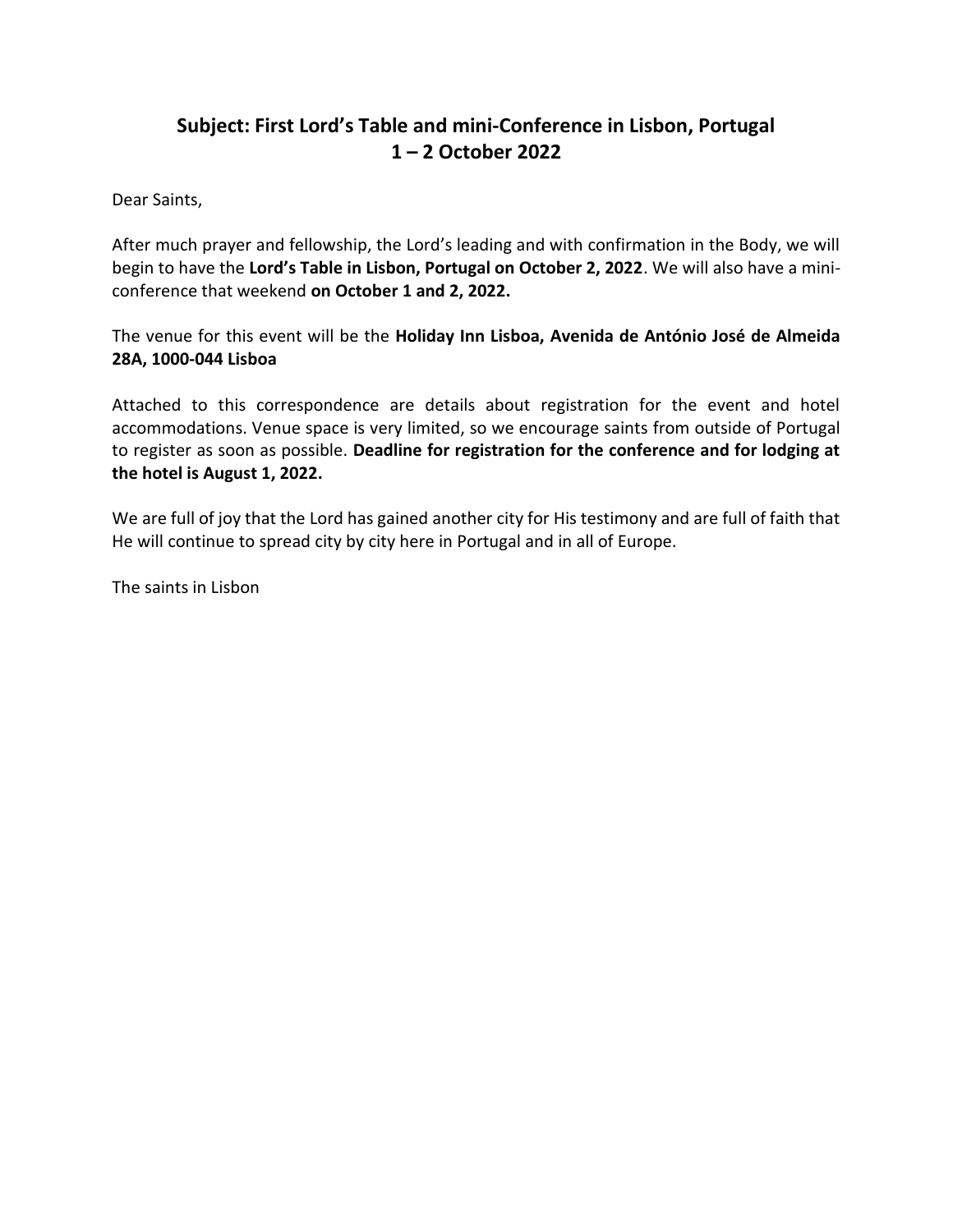# **1. Conference venue**

## **Holiday Inn Lisboa** Avenida de António José de Almeida 28A, 1000-044 Lisboa

## **[Google Map Holiday Inn Lisboa](https://www.google.pt/maps/place/Holiday+Inn+Lisbon,+an+IHG+Hotel/@38.7382286,-9.1435915,17z/data=!3m1!4b1!4m8!3m7!1s0xd1933a14107f1cd:0x4b7192dd158941b9!5m2!4m1!1i2!8m2!3d38.7382244!4d-9.1414028?hl=en)**

# **2. Conference schedule**

| Saturday 1 October | Message #1                                | $14:00 - 16:00$ |
|--------------------|-------------------------------------------|-----------------|
|                    | Message #2                                | $17:00 - 19:00$ |
|                    | Dinner buffet (optional)***               | 19:00           |
|                    | Lord's Day 2 October Lord's Table Meeting | $09:30 - 11:00$ |
|                    | Message #3                                | $11:15 - 12:30$ |

\*\*\*(pre-registration and prepay required; limited to 100 persons)

# **3. Conference registration**

To attend the conference every saint and child must register. Please click the button below to register.

If you need to stay in the hotel, please read the next section and register with the hotel.

**[CLICK HERE TO REGISTER](https://docs.google.com/forms/d/e/1FAIpQLSfx4bvDO3G9Bc2YesMoJ6shgIZ7S7L8WvGM_gicRAenSZbEAw/viewform) FOR THE CONFERENCE**

# **There is a limit to the number of saints that the venue can accommodate, so we encourage saints to register as soon as possible.**

**Registration deadline: August 1st, 2022**

We advise that you **do NOT purchase travel tickets** until you have **received a confirmation email** from us.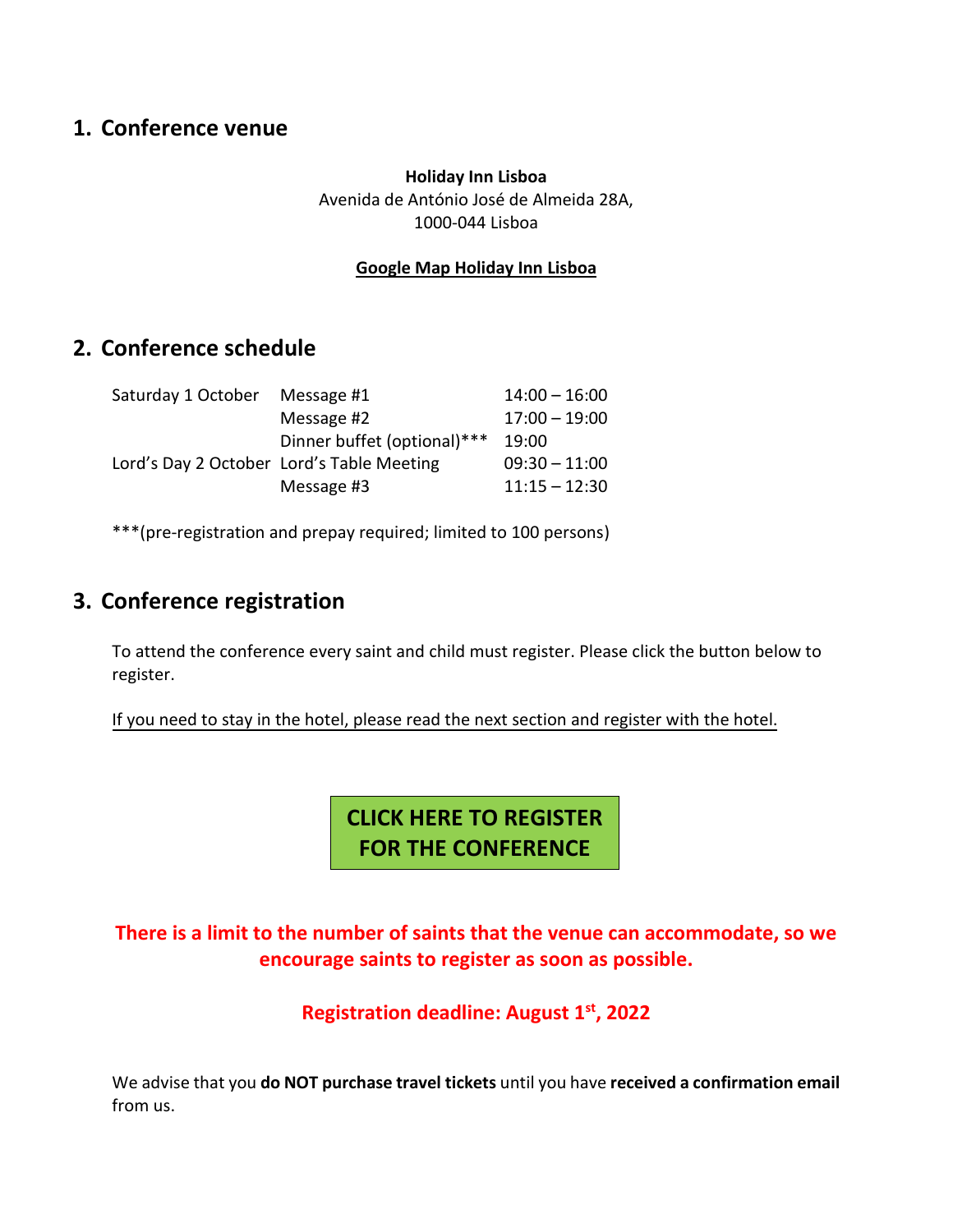# **4. Hotel booking**

## Α. **Prices and information**

Single room: 125€ Double room (2 adults): 135€ Triple room (3 adults): 165€ (very limited availability)

## **Breakfast and VAT included with all rooms**

Children lodging and breakfast is free for children under 13, if sharing a room with 2 paying adults; maximum 2 children per room

There is a city tax of  $2 \epsilon$  per person per night up to 7 nights for each guest aged 13 and older.

## **B. Room booking**

There is a block of rooms available at the hotel where the conference and Lord's Table meetings will be held.

To book a room please fill out the hotel registration form below and follow the steps below:

1. Click on the button below, download the form, and fill it out (including credit card information).

# **[CLICK HERE TO BOOK A](https://laobramspi-my.sharepoint.com/:w:/g/personal/mspi_laobramspi_es/Ebr1b8P3hwBHsByDA_ejiBcB0wcgmDSun0elzw002Bce8Q?e=JcRuHf)  ROOM AT THE HOTEL**

2. Save the form and send it as an attachment by email to Rita Pombo at Holiday Inn Lisboa (the email address is provided in the form).

If you prefer not to disclose your credit card information via email, please send your form via email to Rita and request for her to call you for the credit card information.

## **Your room is NOT reserved until you provide your credit card information.**

If you are planning to stay in Lisbon before or after the conference, room rates at the Holiday Inn remain the same. As an alternative, you can explore AirBnB and other hotels in the area.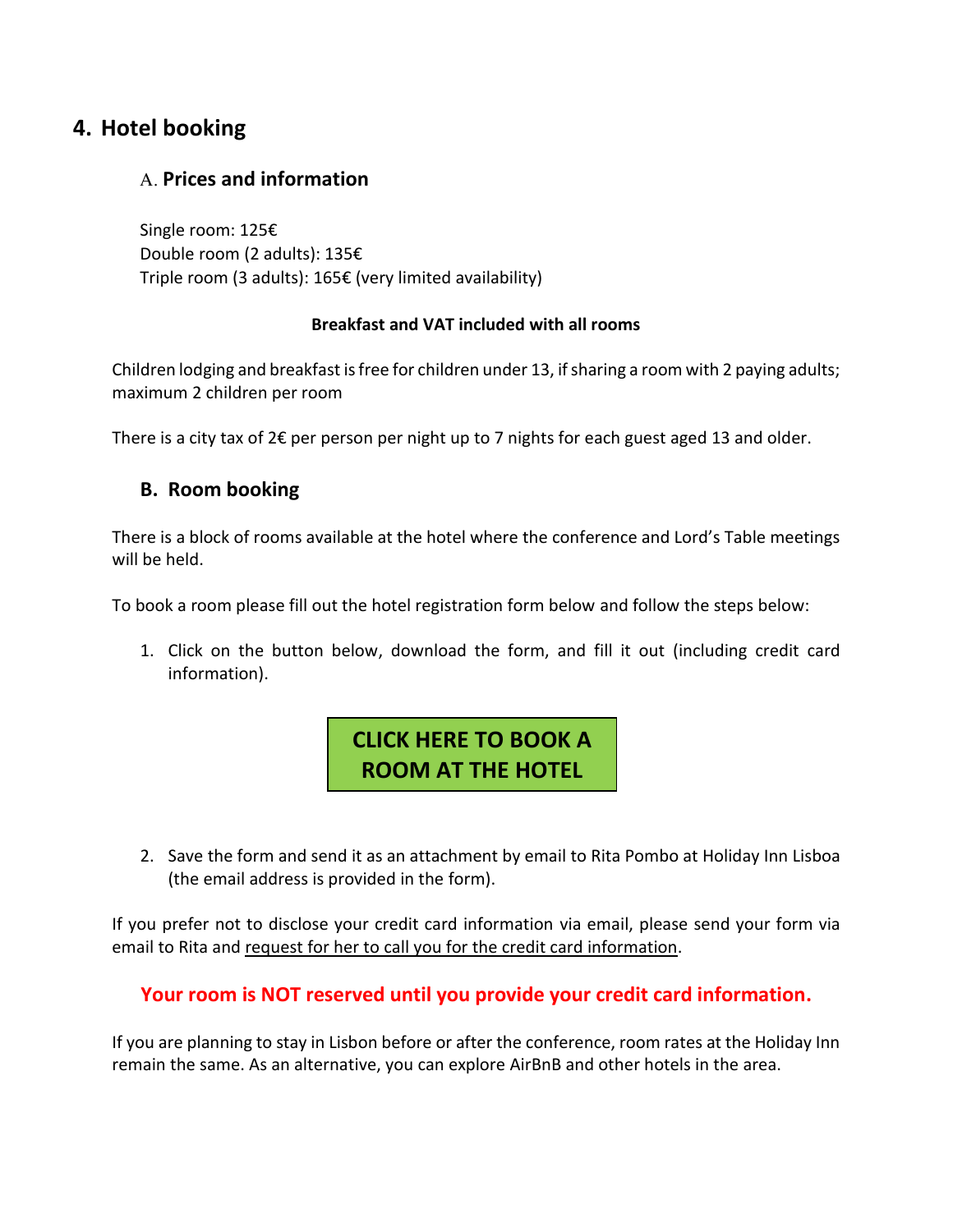# **5. MEALS:**

- Breakfast buffet at the hotel is included in the room price, but lunch and dinner are not provided in the room tariff.
- Children's meals (optional buffet as well as at hotel restaurant): 4 years old and under, meals are free; from 5 - 12 years old, 50%; 13 years old and up, pay full price as adults.
- There is a regular hotel restaurant (see this link [Hotel dining](https://www.ihg.com/holidayinn/hotels/us/en/lisbon/lispo/hoteldetail/dining)*)* as well as several restaurant options within walking distance of the hotel.

#### **OPTIONAL SATURDAY EVENING SUPPER BUFFET:**

• An optional buffet dinner is planned for Saturday evening for **a separate cost of 26€,** which must be prepaid. Please indicate in the Supper Buffet section of the conference registration form if you wish to be included in the meal count. Space for this buffet is limited to 100 people.

#### PAYMENT FOR SUPPER BUFFET:

- You must register for the meal using the online form provided through the link and prepay for this meal by **August 1, 2022.**
- We can accept bank transfers only. We cannot accept credit cards at this time. We apologize for any inconvenience. Thank you.

## *Name: Igreja Local em Lisboa*

*IBAN: PT50-0033-0000-45666687 134-05 NIB: 0033-0000-45666687 134-05 BIC/SWIFT: BCOMPTPL*

*Include note. "Conference Meal + Your Name"*

# **6. CHILD CARE**

- We are planning to have children's service for children ages 4-11 during the meetings. However, we are still working on those arrangements. We encourage those saints who are bringing children to be available to serve at least one meeting during the conference.
- Young people 12 years old and above are asked to sit with their parents in the meeting.